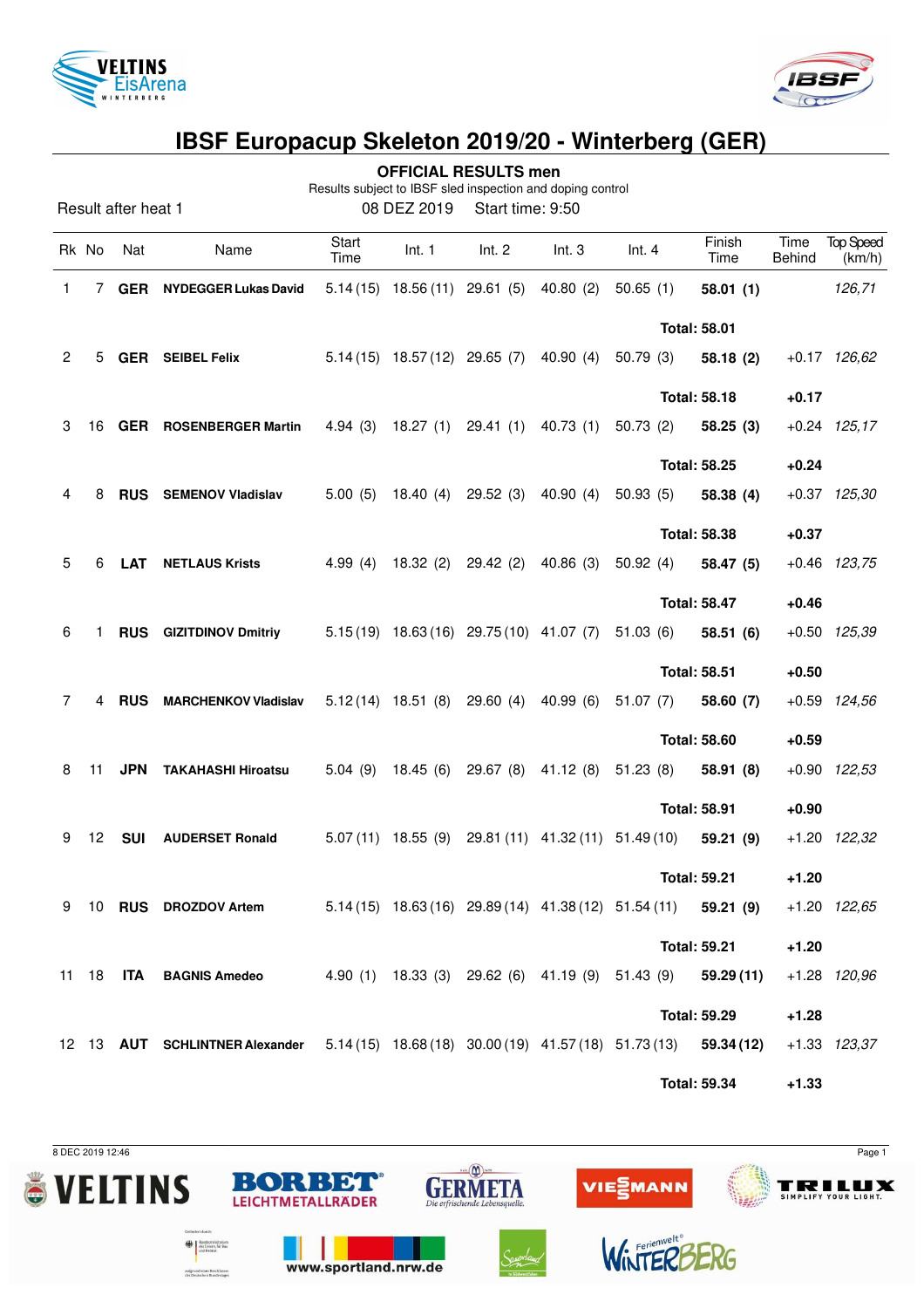



|                                                                                                                      |              |                   |                                |               |        | <b>OFFICIAL RESULTS men</b>                 |       |                                                                  |                     |                |                            |
|----------------------------------------------------------------------------------------------------------------------|--------------|-------------------|--------------------------------|---------------|--------|---------------------------------------------|-------|------------------------------------------------------------------|---------------------|----------------|----------------------------|
| Results subject to IBSF sled inspection and doping control<br>08 DEZ 2019<br>Result after heat 1<br>Start time: 9:50 |              |                   |                                |               |        |                                             |       |                                                                  |                     |                |                            |
|                                                                                                                      | Rk No        | Nat               | Name                           | Start<br>Time | Int. 1 | Int. 2                                      | Int.3 | Int.4                                                            | Finish<br>Time      | Time<br>Behind | <b>Top Speed</b><br>(km/h) |
| 13                                                                                                                   | 23           |                   | <b>CHN</b> ASAIERHAZI Hayisaer | 5.01(6)       |        | 18.57 (12) 29.91 (15) 41.54 (16) 51.73 (13) |       |                                                                  | 59.37 (13)          |                | +1.36 123,24               |
|                                                                                                                      |              |                   |                                |               |        |                                             |       |                                                                  | <b>Total: 59.37</b> | $+1.36$        |                            |
|                                                                                                                      |              | 14  14 <b>FRA</b> | <b>DEFAYET Lucas</b>           |               |        |                                             |       | 5.27 (28) 18.90 (25) 30.19 (23) 41.68 (21) 51.80 (17)            | 59.44 (14)          |                | $+1.43$ 123,37             |
|                                                                                                                      |              |                   |                                |               |        |                                             |       |                                                                  | <b>Total: 59.44</b> | $+1.43$        |                            |
| 15                                                                                                                   | 28           |                   | <b>GBR</b> WESTON Matt         |               |        |                                             |       | 5.01 (6) 18.44 (5) 29.72 (9) 41.28 (10) 51.59 (12)               | 59.47 (15)          |                | $+1.46$ $121,00$           |
|                                                                                                                      |              |                   |                                |               |        |                                             |       | <b>Total: 59.47</b><br>$+1.46$                                   |                     |                |                            |
|                                                                                                                      |              |                   | 16 22 CHN ZHU Zilong           | 4.92(2)       |        |                                             |       | 18.45 (6) 29.81 (11) 41.53 (15) 51.79 (16)                       | 59.51 (16)          |                | +1.50 122,69               |
|                                                                                                                      |              |                   |                                |               |        |                                             |       | <b>Total: 59.51</b>                                              |                     | $+1.50$        |                            |
|                                                                                                                      | 17 15        | LAT               | <b>VEINBERGS Elvis</b>         |               |        |                                             |       | 5.22 (24) 18.80 (22) 30.05 (21) 41.52 (14) 51.75 (15)            | 59.62 (17)          |                | $+1.61$ 120,76             |
|                                                                                                                      |              |                   |                                |               |        |                                             |       |                                                                  | <b>Total: 59.62</b> | $+1.61$        |                            |
| 18                                                                                                                   |              |                   | 17 USA MCCRARY Austin          |               |        |                                             |       | 5.43 (32) 19.15 (30) 30.43 (26) 41.91 (24) 52.02 (23)            | 59.69 (18)          |                | +1.68 124,35               |
|                                                                                                                      |              |                   |                                |               |        |                                             |       |                                                                  | <b>Total: 59.69</b> | $+1.68$        |                            |
| 19                                                                                                                   | 30           | <b>ITA</b>        | <b>GASPARI Mattia</b>          |               |        |                                             |       | 5.16 (21) 18.72 (21) 30.10 (22) 41.73 (23) 51.98 (21)            | 59.72 (19)          |                | +1.71 122,32               |
|                                                                                                                      |              |                   |                                |               |        |                                             |       | <b>Total: 59.72</b>                                              |                     | $+1.71$        |                            |
| 20                                                                                                                   | 9            |                   | ROU PACIOIANU Mihai Daniel     |               |        |                                             |       | 5.08 (12) 18.57 (12) 29.88 (13) 41.56 (17) 51.87 (18)            | 59.76 (20)          |                | $+1.75$ 121,17             |
|                                                                                                                      |              |                   |                                |               |        |                                             |       |                                                                  | <b>Total: 59.76</b> | $+1.75$        |                            |
| 21                                                                                                                   | 27           |                   | <b>GBR</b> BOSTOCK Laurence    | 5.01(6)       |        |                                             |       | 18.57 (12) 29.96 (18) 41.65 (20) 51.97 (20)                      | 59.79(21)           |                | +1.78 121,82               |
|                                                                                                                      |              |                   |                                |               |        |                                             |       |                                                                  | <b>Total: 59.79</b> | $+1.78$        |                            |
| 22                                                                                                                   | $\mathbf{2}$ |                   | ITA MARENCHINO Gabriele        |               |        |                                             |       | 5.16 (21) 18.71 (19) 29.94 (16) 41.48 (13) 51.93 (19) 59.80 (22) |                     |                | +1.79 119,88               |
|                                                                                                                      |              |                   |                                |               |        |                                             |       |                                                                  | <b>Total: 59.80</b> | $+1.79$        |                            |
|                                                                                                                      |              |                   | 23 21 LAT MUIZNIEKS Martins    |               |        |                                             |       | $5.10(13)$ 18.71(19) 30.03(20) 41.58(19) 51.98(21) 59.85(23)     |                     |                | $+1.84$ $121,08$           |
|                                                                                                                      |              |                   |                                |               |        |                                             |       |                                                                  | <b>Total: 59.85</b> | $+1.84$        |                            |
|                                                                                                                      |              |                   | 24 35 GBR FULKER Ben           |               |        |                                             |       | 5.06 (10) 18.55 (9) 29.95 (17) 41.71 (22) 52.05 (24) 59.92 (24)  |                     |                | +1.91 120,80               |
|                                                                                                                      |              |                   |                                |               |        |                                             |       |                                                                  | <b>Total: 59.92</b> | $+1.91$        |                            |



aufgrund eines Beschlusses<br>des Deutschen Bundestages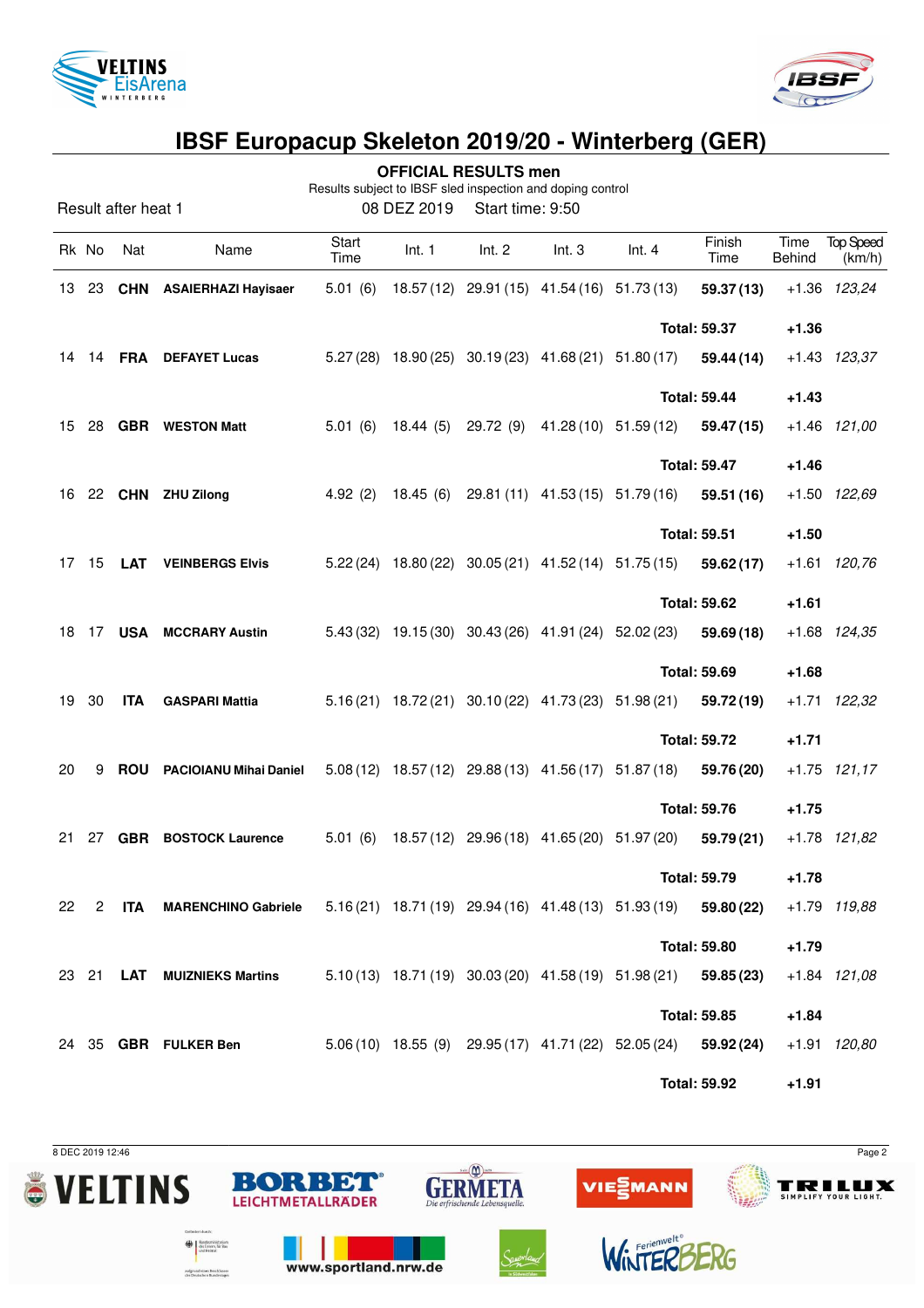



**OFFICIAL RESULTS men**

Results subject to IBSF sled inspection and doping control

Result after heat 1 08 DEZ 2019 Start time: 9:50

|    | Rk No | Nat        | Name                            | Start<br>Time | Int. 1 | Int. 2                                     | Int.3 | Int.4 | Finish<br>Time                                                     | Time<br><b>Behind</b> | <b>Top Speed</b><br>(km/h) |
|----|-------|------------|---------------------------------|---------------|--------|--------------------------------------------|-------|-------|--------------------------------------------------------------------|-----------------------|----------------------------|
| 25 | 29    | <b>SUI</b> | <b>BUFF Jean Jacques</b>        |               |        |                                            |       |       | 5.45 (33) 19.22 (31) 30.57 (28) 42.12 (25) 52.29 (25) 1:00.01 (25) |                       | +2.00 122,53               |
|    |       |            |                                 |               |        |                                            |       |       | Total: 1:00.01                                                     | $+2.00$               |                            |
| 26 | 32    | <b>GER</b> | <b>MANNHARDT Ludwig</b>         |               |        |                                            |       |       | 5.40 (31) 19.12 (28) 30.59 (29) 42.25 (28) 52.46 (27) 1:00.21 (26) | $+2.20$               |                            |
|    |       |            |                                 |               |        |                                            |       |       | Total: 1:00.21                                                     | $+2.20$               |                            |
| 27 | 31    | <b>DEN</b> | <b>JOHANSEN Rasmus</b>          |               |        |                                            |       |       | 5.29 (29) 18.93 (26) 30.39 (24) 42.13 (26) 52.42 (26) 1:00.26 (27) |                       | $+2.25$ $121,95$           |
|    |       |            |                                 |               |        |                                            |       |       | Total: 1:00.26                                                     | $+2.25$               |                            |
| 28 | 19    |            | JPN KUROIWA Toshiki             |               |        |                                            |       |       | 5.22 (24) 18.89 (24) 30.40 (25) 42.18 (27) 52.55 (28) 1:00.45 (28) |                       | $+2.44$ $120,72$           |
|    |       |            |                                 |               |        |                                            |       |       | Total: 1:00.45                                                     | $+2.44$               |                            |
| 29 | 20    | <b>SUI</b> | <b>GOLDMANN Maximilian</b>      |               |        |                                            |       |       | 5.57 (35) 19.50 (34) 31.05 (33) 42.88 (32) 53.19 (32) 1:00.96 (29) |                       | +2.95 121,62               |
|    |       |            |                                 |               |        |                                            |       |       | Total: 1:00.96                                                     | $+2.95$               |                            |
| 30 | 25    | <b>RSA</b> | <b>MARTIN Gregory</b>           |               |        |                                            |       |       | 5.55 (34) 19.33 (32) 30.77 (31) 42.54 (30) 52.97 (30) 1:00.99 (30) |                       | +2.98 119,60               |
|    |       |            |                                 |               |        |                                            |       |       | Total: 1:00.99                                                     | $+2.98$               |                            |
| 31 | 24    | <b>ITA</b> | <b>DROVANTI Pietro</b>          |               |        |                                            |       |       | 5.15(19) 18.82(23) 30.44(27) 42.40(29) 52.95(29) 1:01.06(31)       |                       | +3.05 118,30               |
|    |       |            |                                 |               |        |                                            |       |       | Total: 1:01.06                                                     | $+3.05$               |                            |
| 32 | 3     | <b>NED</b> | <b>NIJKAMP Wicher</b>           |               |        |                                            |       |       | 5.23 (27) 19.13 (29) 30.72 (30) 42.66 (31) 53.16 (31) 1:01.24 (32) |                       | +3.23 117,64               |
|    |       |            |                                 |               |        |                                            |       |       | Total: 1:01.24                                                     | $+3.23$               |                            |
| 33 | 33    | <b>AUT</b> | <b>MAI Sandro</b>               |               |        |                                            |       |       | 5.22 (24) 19.05 (27) 30.80 (32) 42.89 (33) 53.43 (33) 1:01.44 (33) |                       | $+3.43$ $118.53$           |
|    |       |            |                                 |               |        |                                            |       |       | Total: 1:01.44                                                     | $+3.43$               |                            |
| 34 | 26    | SWE        | <b>ERIKSSON Christofer</b>      |               |        | 5.34 (30) 19.43 (33) 31.26 (34) 43.54 (34) |       |       | 54.21 (34) 1:02.87 (34)                                            |                       | +4.86 118,22               |
|    |       |            |                                 |               |        |                                            |       |       | Total: 1:02.87                                                     | $+4.86$               |                            |
|    |       |            | 35 34 <b>NED SCHOUTESE Mike</b> |               |        |                                            |       |       | 5.78 (36) 19.99 (36) 31.90 (35) 44.25 (35) 55.26 (35) 1:04.05 (35) |                       | +6.04 110,87               |
|    |       |            |                                 |               |        |                                            |       |       | Total: 1:04.05                                                     | $+6.04$               |                            |
| 36 |       |            | 36 GAM KRUBALLY Amadou          |               |        |                                            |       |       | 5.20 (23) 19.85 (35) 32.33 (36) 45.07 (36) 56.34 (36) 1:06.25 (36) |                       | $+8.24$ 104,16             |
|    |       |            |                                 |               |        |                                            |       |       | Total: 1:06.25                                                     | $+8.24$               |                            |

36 sleds entered 36 sleds ranked 0 sleds disqualified

www.sportland.nrw.de

sudgrund eines Beschlussen<br>des Deutschen Bundestage